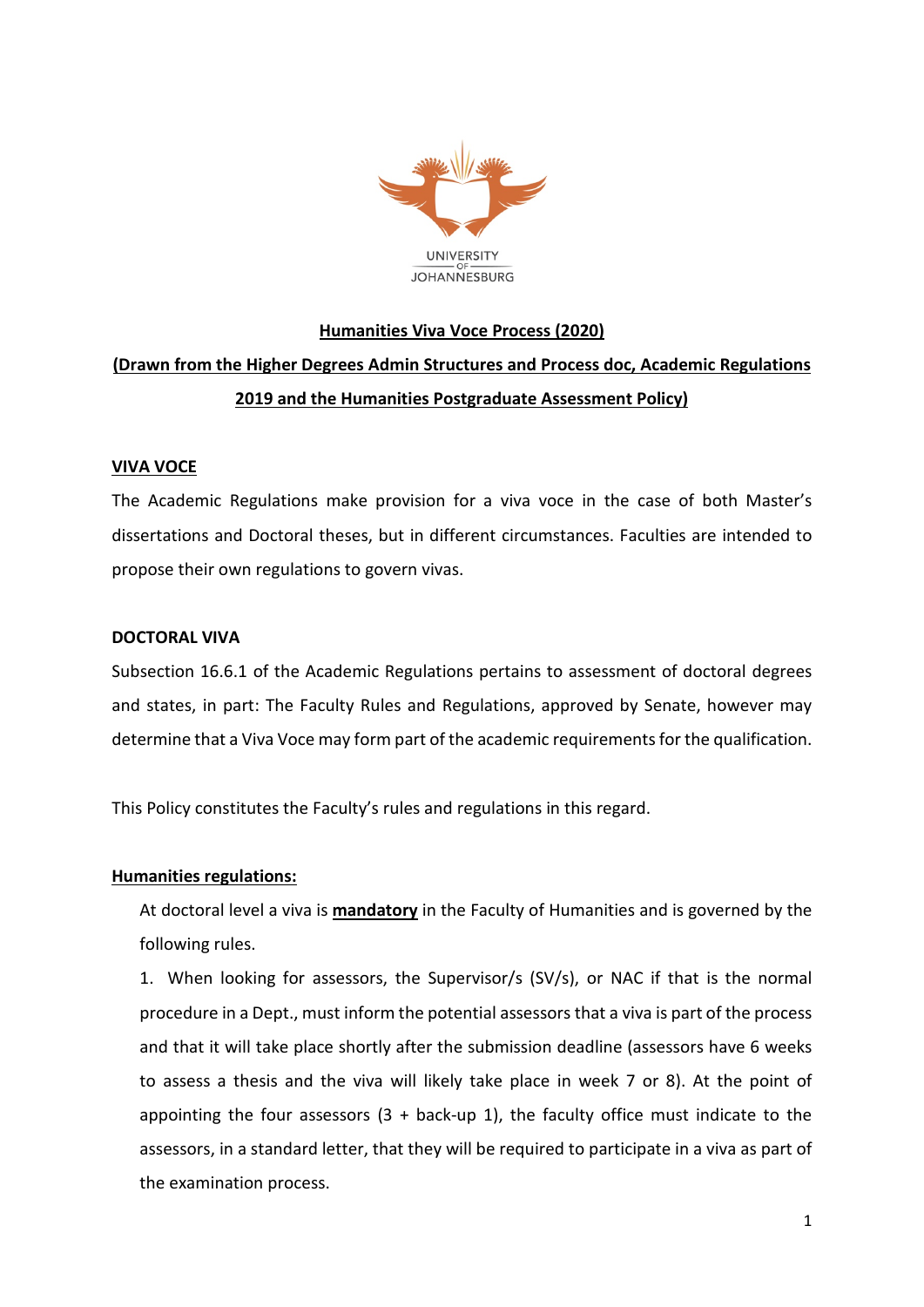2. The NAC is responsible for ensuring that the viva occurs, is procedurally correct, and completed in a timeous manner (see point 4 below about Departmental involvement).

3. Skype, Zoom, etc. will typically be used within Departments where assessors, the student or supervisor are unable to attend in person and/or no budget to fly them in is available.

4. The NACs will contact the assessors, individually, at point of student submission to arrange a time, up to (but not later than) 1-2 weeks after receipt of all assessors' reports, for the viva. Dept. secretaries are responsible for the logistics of the viva (that is obtaining a venue for the viva and arranging Skype, Zoom requirements with IT). The NAC must be cc'd in on all plans.

5. Assessors will be required to submit independent preliminary written reports to the Faculty Officer who then submits these reports to the NAC **before** the viva. These reports must make a recommendation in terms of  $16.6.9<sup>1</sup>$  $16.6.9<sup>1</sup>$  in order to assist in cases of disagreement but this recommendation may be tentative and provisional. The assessors' (anonymised) narrative reports are to be made available to the candidate prior to the viva. 6. The NAC compiles their own summary of the assessors' reports (as is the norm) and meets with the assessors 30 minutes prior to the Viva where the NAC will outline common themes among the assessor reports (highlight salient positives and negatives) and agree with the assessors on the agenda for the viva.

7. Present (in person or via videoconferencing) at the viva will be:

- a. The PhD candidate
- b. The NAC who acts as chair
- c. All assessors

d. The supervisor may or may not attend (it is optional). Should the supervisor be present, they are observers unless invited to offer a viewpoint or point of clarification. Under normal circumstances supervisors will be included in the viva. Exceptions might include cases where students submitted without the supervisors' approval (See

<span id="page-1-0"></span> <sup>1</sup> 16.6.9 The following results may be recommended by the individual assessors for a doctoral thesis: Approval of the thesis. Provisional approval of the thesis with the understanding that the candidate has to make nonsubstantive corrections and improvements to the thesis to the satisfaction of the supervisor. Recommendation that substantial amendments be made to the thesis in the light of deficiencies identified in the assessor's narrative report in which case the revised version must be submitted to the particular assessor for reassessment. Rejection of the thesis in which case no reassessment is recommended or considered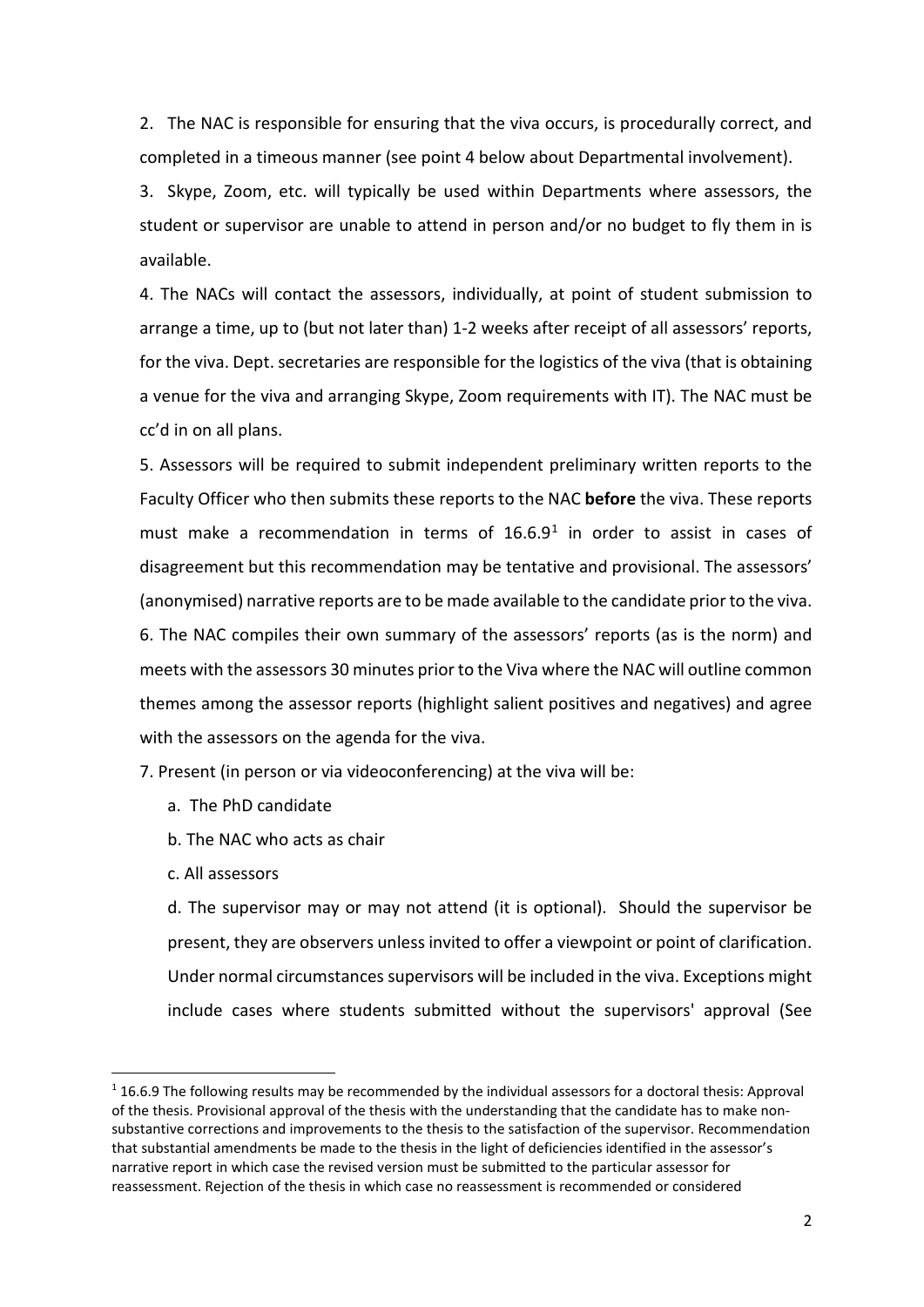$13.5<sup>2</sup>$ ), where supervisors are incapacitated, and where students feel more comfortable not having their supervisors present. Such cases would be rare and exceptional.

e. If an assessor or the student is unable to attend the viva on the arranged date, due to exceptional circumstances, they must inform the Faculty Officer and NAC in writing within a reasonable timeframe and a new viva date, as close to the original date as possible, will be sought.

f. One additional observer may also attend the viva, but only with the permission of the SV and student to do so.

8. The viva consists of questions (a maximum of three per assessor) and discussions of any nature that the assessors deem appropriate to

a. Ascertain that the student is the author of the work,

b. Determine what the student meant or intended by any part of the work,

c. Determine whether the work is of an acceptable quality,

d. Give the student the opportunity to reply to any concerns, which, therefore, must be put to the student if they are to be relied upon as reasons to withhold the degree or recommend revisions,

e. Explore points of interest for their own sake, and

f. Offer guidance and advice to the student for further development of this work and/or of the student's career.

9. The Viva should generally not take longer than 60 minutes.

10. Students are permitted to bring any materials they wish with them to the viva, including but not limited to a copy of their thesis. However, they are not permitted to communicate with anyone outside the room by any means during the viva.

11. After the viva, the student and supervisor leave the room, and the NAC chairs a discussion on the merits of the candidate's work in light of the discussion. The NAC is responsible for producing a report for submission to the FHDC on this discussion, indicating:

<span id="page-2-0"></span> $2$  13.5: Where a dispute arises between the supervisor(s) and student about the submission of the thesis for assessment, the student has the right to approach the HoD, Vice Dean and Executive Dean, in this order, with a written submission motivating why the thesis is considered ready to be assessed. The Executive Dean will make a decision in consultation with the HoD and FHDC. The decision of the Executive Dean is reported to the SHDC.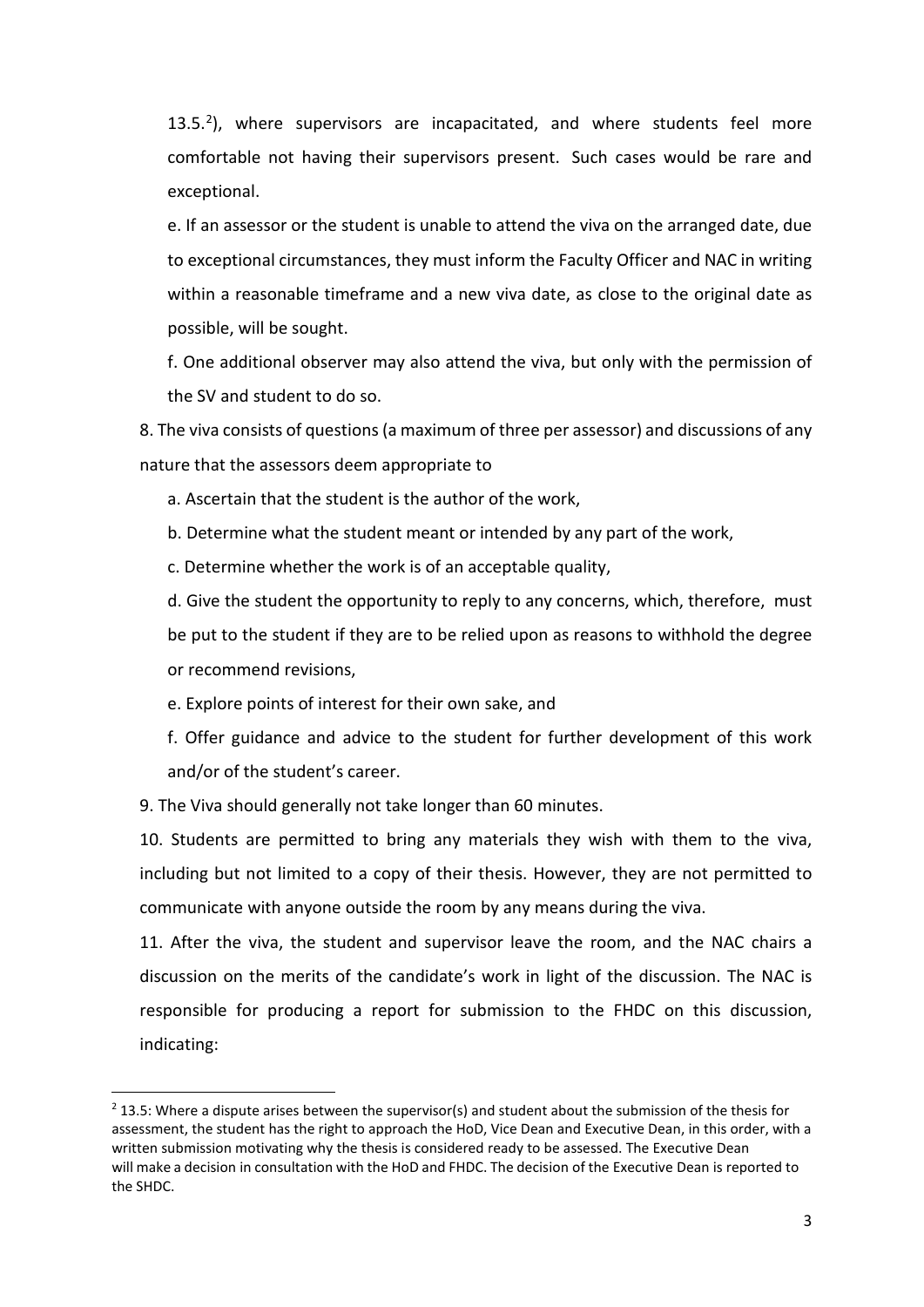a. Whether the assessors were able to agree on a joint recommendation in terms of 16.6.9, in which case,

i. what it was,

ii. The reasons for the recommendation, and

b. Any other important points arising in the discussion.

c. If the assessors were unable to arrive at a joint recommendation,

i. whether any assessor wished to adjust their provisional individual recommendation, and

ii. what the main points of disagreement were.

d. At this point if any assessor wishes to update or change their report and is happy to indicate as such in the viva, they will update their assessor form, or may permit the NAC to do so on their behalf (as long as the assessor signs off on this) and may also submit an updated narrative report to the NAC (and the original Faculty Officer). The revised documents must be submitted within 7 days to the relevant Faculty Officer.

12. If a joint recommendation is arrived at, then there is no need for the FHDC to invoke any procedure to resolve an impasse as contemplated in 16.6.10 and the FHDC may proceed to recommend the degree to SHDC, provided that it is satisfied with the fairness of the process and the rationality of the outcome.

1[3](#page-3-0). If no joint recommendation is arrived at, then in terms of  $16.6.10<sup>3</sup>$  and  $16.6.11<sup>4</sup>$  $16.6.11<sup>4</sup>$  $16.6.11<sup>4</sup>$  the FHDC may invoke one of the appropriate procedures to resolve the impasse.

14. The outcome of the assessment process is not settled until the SHDC has decided upon the recommendation it receives. Provided this is clearly indicated to the student, the assessors and/or NAC may at their individual discretion share the outcome of the viva process with the student and supervisor informally.

<span id="page-3-0"></span><sup>&</sup>lt;sup>3</sup> The University is not bound by the recommendation of individual assessors as the final assessment result lies solely within the power of the University, which exercises an academic judgement when determining final results.

<span id="page-3-1"></span><sup>4</sup> 16.6.11 The FHDC may (but is not obliged to) invoke one or more of the following procedures to resolve an impasse in the results of a doctoral study (in accordance with the Senate Higher Degrees Policy and Higher Degrees Administration: Structures and Processes): (a) request additional information from the assessors and/or supervisors; or (b) appoint an additional assessor to assess the thesis in the hope that the resulting report will resolve the impasse; or (c) invite an external expert to advise the FHDC; or (d) identify an independent arbiter to consider all the documentation pertaining to the assessment process, including the individual assessor's reports and present a decision to the FHDC; (e) initiate a facilitation process to reach a joint recommendation between assessors as per the Higher Degrees Administration: Structures and Processes; (f) any other procedure it deems appropriate